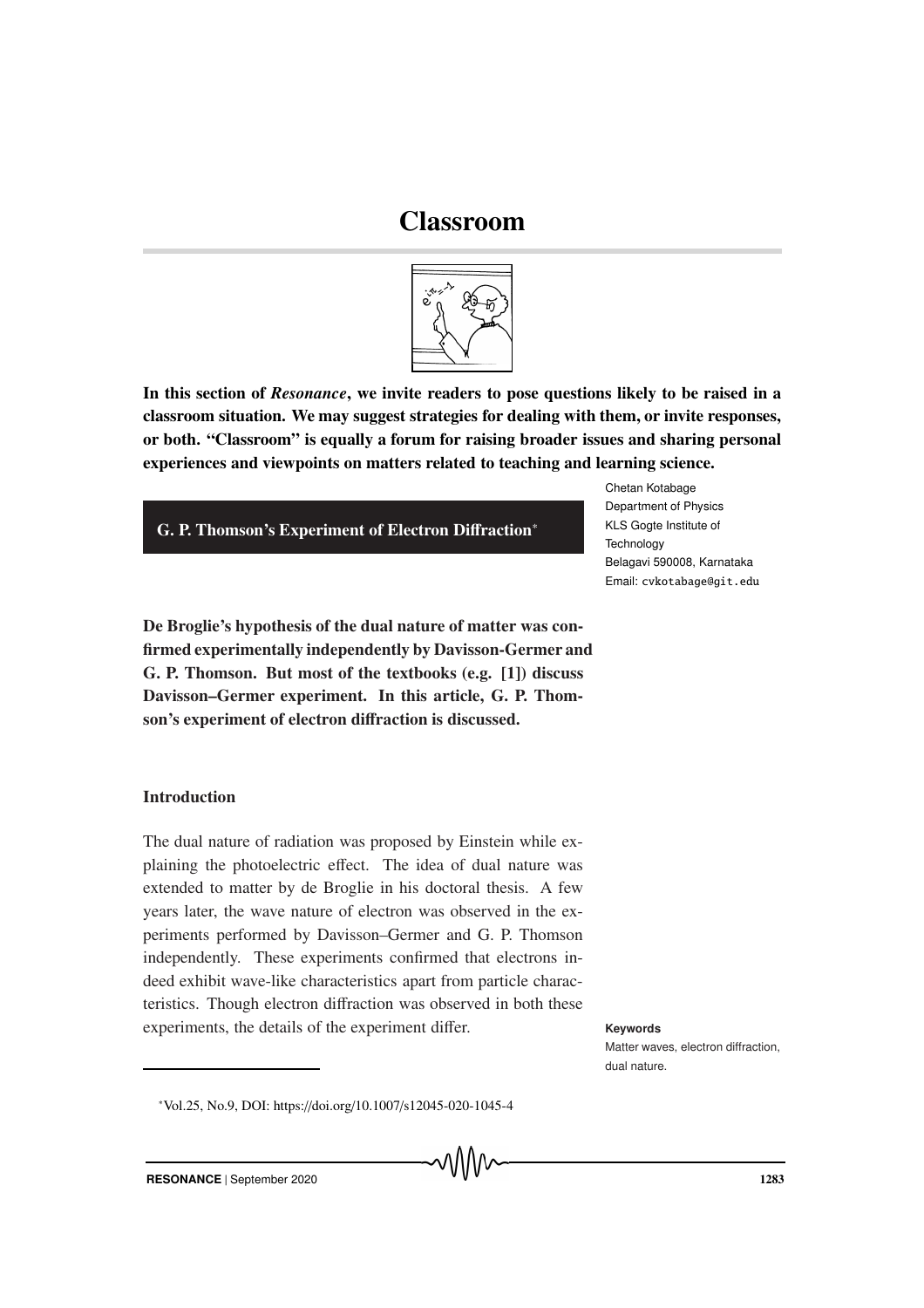



#### Experimental Details

G. P. Thomson's experimental setup [2], as shown in *Figure* 1, cathode rays are generated by an induction coil and directed to a thin film of metal. The film and photograph plate are separated by a distance of 32.5 cm. The photographic film can be moved up and down in front of a screen that can be used to monitor the cathode rays before the photograph is recorded.

Thin films of aluminum and gold were used in the experiment. From the X-ray diffraction study, the lattice constant of aluminum and gold were known. In the case of aluminum, electrons accelerated through a potential of 17.5 kV to 56.5 kV and for gold, electrons were accelerated through a potential of 24.6 kV to 61.5 kV.

The atomic planes in metal plates result in the diffraction of electrons. Bragg's diffraction condition is:

$$
n\lambda = 2d\sin\phi ,\qquad (1)
$$

where *d* is the spacing between neighbouring planes, *n* is the order of diffraction,  $\lambda$  is the wavelength and  $\phi$  is the angle of diffraction. For small angles, Bragg's diffraction condition reduces to

$$
\phi = n\lambda/2d \tag{2}
$$

1284 **RESONANCE** | September 2020

In G. P. Thomson's experimental setup, cathode rays are generated by an induction coil and directed to a thin film of metal. The film and photograph plate are separated by a distance of 32.5 cm. The photographic film can be moved up and down in front of a screen that can be used to monitor the cathode rays before the photograph is recorded.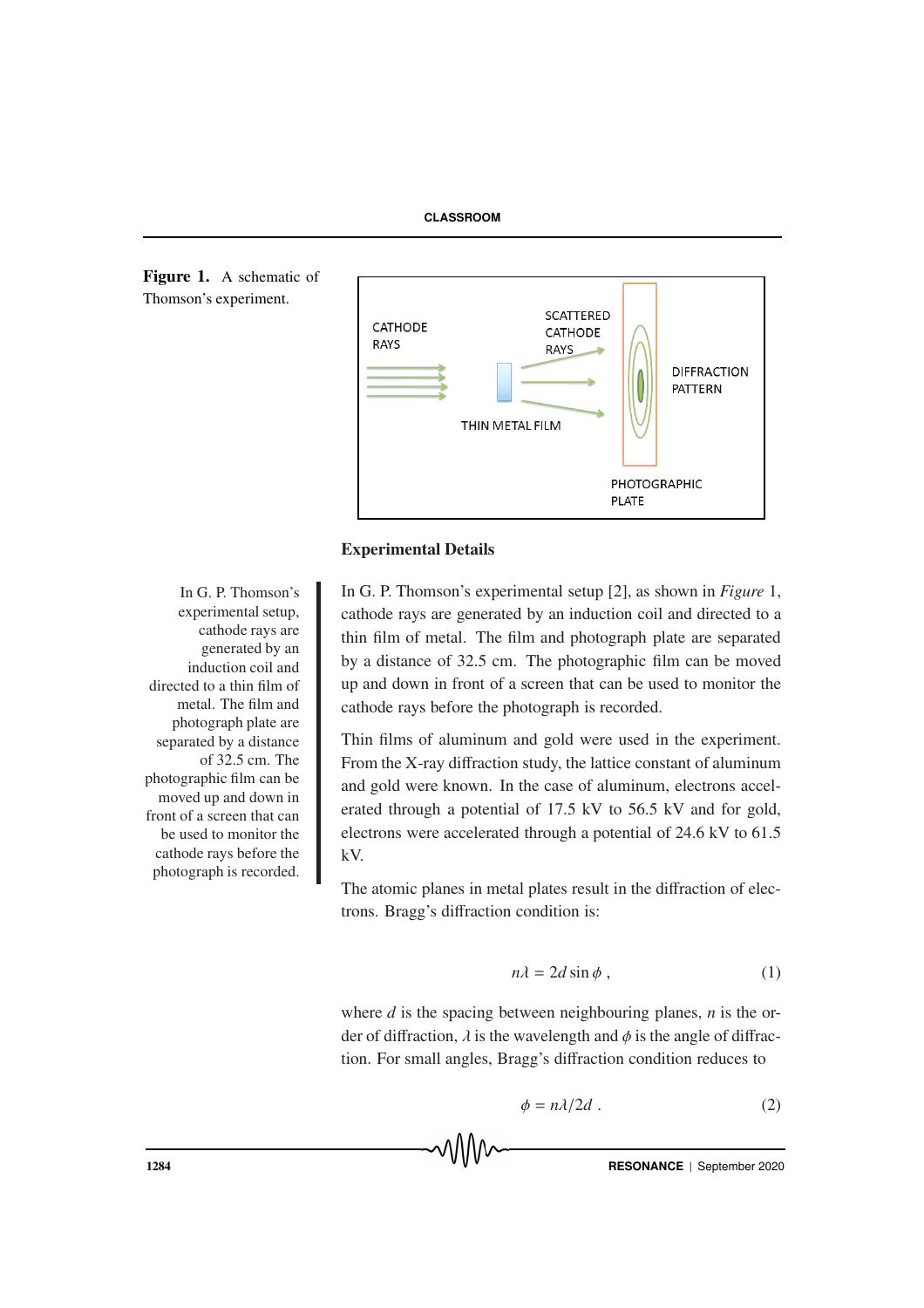



Figure 2. Electron diffraction in Thomson's experiment.

Let  $D$  be the diameter of a ring observed in the diffraction pattern on the photographic plate. This diffraction is due to the atomic planes that are at a distance  $L$  from the photographic plate. If an  $\parallel$  If an electron beam is electron beam is incident at an angle  $\phi$ , then the diffracted beam makes an angle of 2φ with the incident beam as shown in *Figure* 2.

From the geometry in *Figure* 2,

$$
2\phi = \frac{D/2}{L} = \frac{D}{2L} \,. \tag{3}
$$

Thus, from  $(3)$  and  $(2)$ ,

$$
D = \frac{2n\lambda L}{d} \,. \tag{4}
$$

But from de Broglie hypothesis, de Broglie wavelength of an electron accelerated through a potential *V* is:

$$
\lambda = \frac{h}{\sqrt{2meV}}\,. \tag{5}
$$

Thus, from  $(4)$  and  $(5)$ ,

$$
D\sqrt{V} = \frac{nhL}{d}\sqrt{\frac{2}{me}}.
$$
 (6)

**RESONANCE** | September 2020 1285

incident at an angle  $\phi$ , then the diffracted beam makes an angle of 2φ with the incident beam.